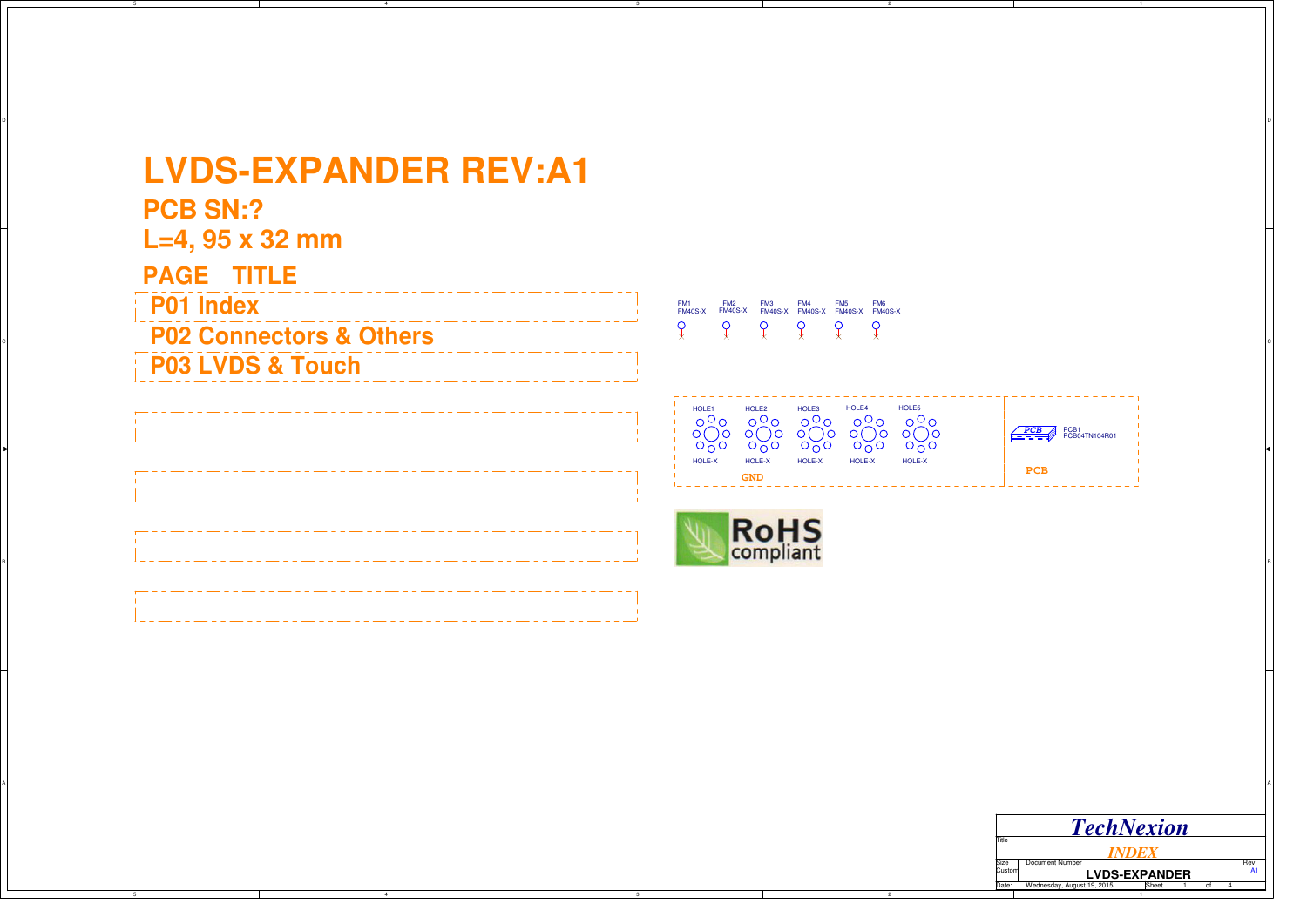

3

A POSTAGE A POSTAGE A POSTAGE A POSTAGE A POSTAGE A POSTAGE A POSTAGE A POSTAGE A POSTAGE A POSTAGE A POSTAGE A

5

 $+3.3V$ 

R11 <sup>0402</sup> 4.7K-R2-X<br>R13 10-R2

**MENU1**

5N

DTS-61N-V

 $\frac{1}{0402}$ C12 1U/10V/X5R-C2-X

WF2004-2/W2000-S1021221

R12 4.7K-R2-X<br>R14 4.02 0-R2<br>R74 4.02 10K-R2-X

A

4

JP4\_10

↽

**Works as GPIO.**

Reference = GPIO1\_24

|        | <b>TechNexion</b>              |     |
|--------|--------------------------------|-----|
| Title  |                                |     |
|        | <b>Connectors &amp; Others</b> |     |
| Size   | Document Number                | Rev |
|        |                                |     |
| Custom | <b>LVDS-EXPANDER</b>           | A1  |

2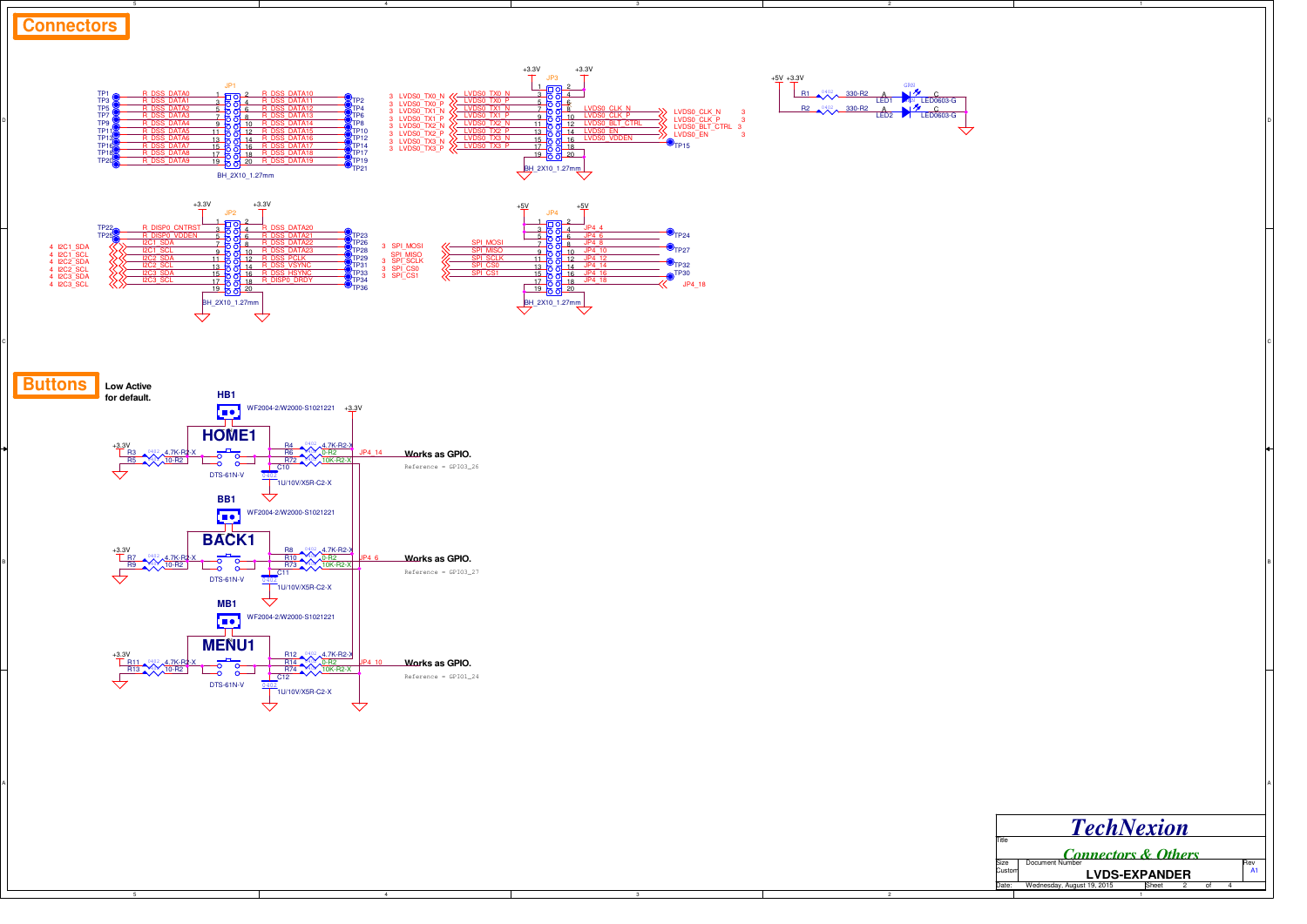